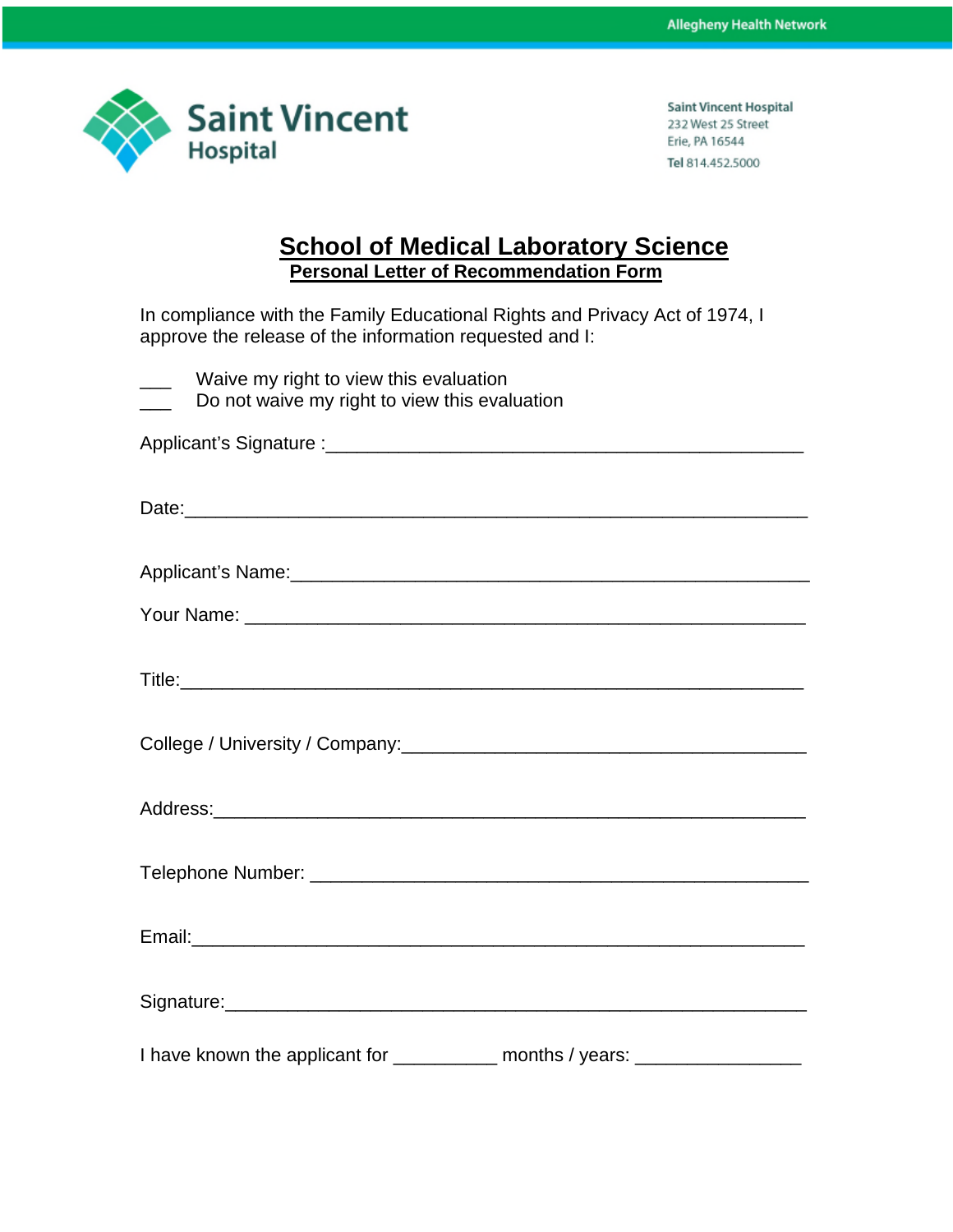

|                                            | Exceptional | Good | Acceptable | Fair | Poor | No basis for<br>evaluation |
|--------------------------------------------|-------------|------|------------|------|------|----------------------------|
|                                            |             |      |            |      |      |                            |
| <b>Academic Potential</b>                  |             |      |            |      |      |                            |
| Accuracy of work                           |             |      |            |      |      |                            |
| Problem solving ability                    |             |      |            |      |      |                            |
| Interest in the Sciences                   |             |      |            |      |      |                            |
| Demonstrated careful<br>selection of major |             |      |            |      |      |                            |
| Spoken communication                       |             |      |            |      |      |                            |
| <b>Written Communication</b>               |             |      |            |      |      |                            |
| <b>Emotional Stability</b>                 |             |      |            |      |      |                            |
| <b>Personal Maturity</b>                   |             |      |            |      |      |                            |
| Ability to work<br>independently           |             |      |            |      |      |                            |
| Ability to work with<br>others             |             |      |            |      |      |                            |
| Attendance and<br>punctuality              |             |      |            |      |      |                            |
| Sense of Responsibility                    |             |      |            |      |      |                            |
| Personal initiative                        |             |      |            |      |      |                            |
| Capacity for good<br>judgment              |             |      |            |      |      |                            |
| Integrity and honesty                      |             |      |            |      |      |                            |
| Response to<br>constructive criticism      |             |      |            |      |      |                            |
| Leadership potential                       |             |      |            |      |      |                            |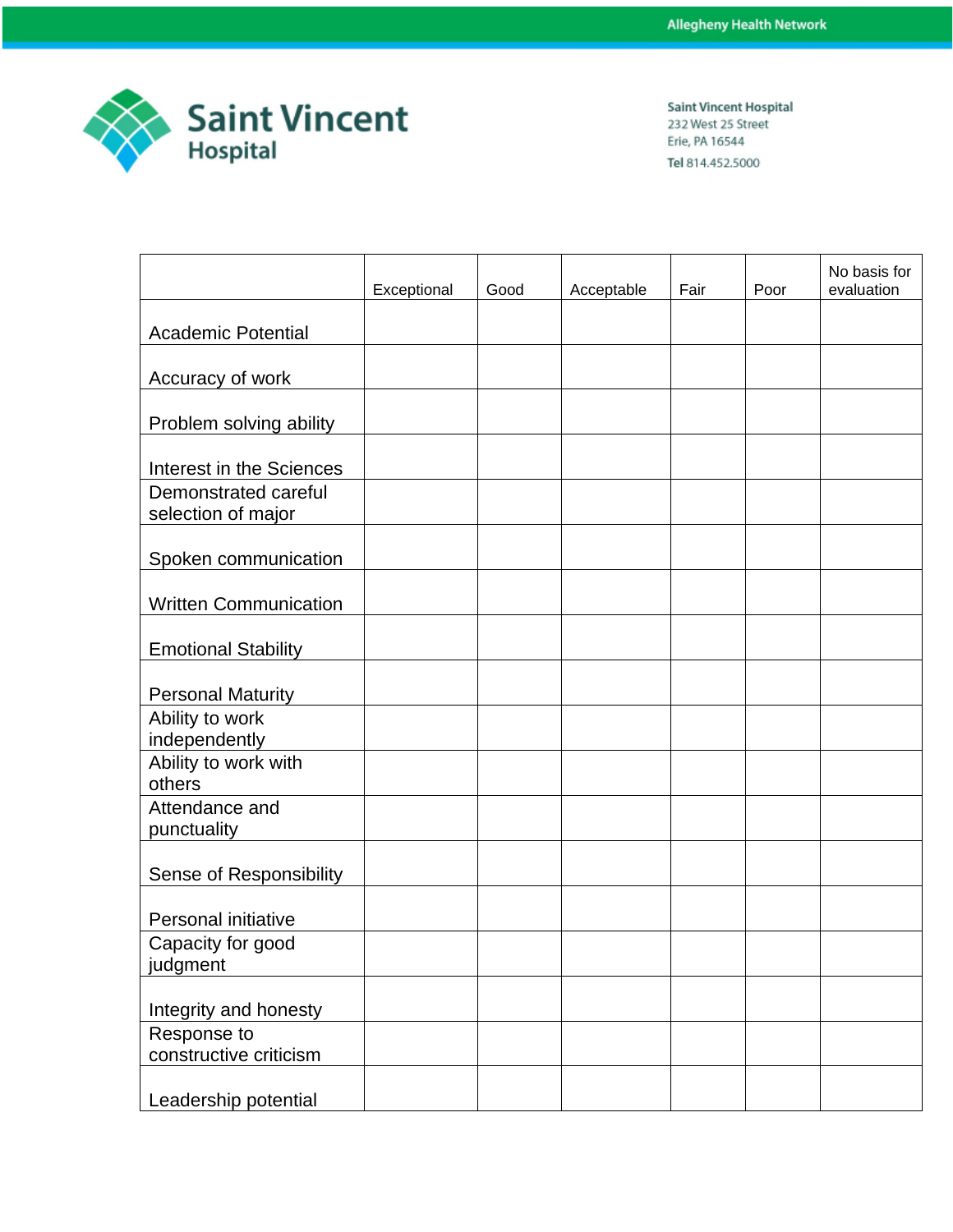

## **Supportive Comments:**

Please add any additional comments you may have relative to the personal and/or academic attributes of the applicant that may assist us in the consideration of his/her application for admission to our School. Use additional or separate pages as necessary.



## **Summary of Recommendation:**

Please check the statement that most nearly expresses your overall recommendation of the applicant.

- Highly recommend without reservation
- Recommend with confidence
- Recommend
- Recommend with reservation
- Not recommended